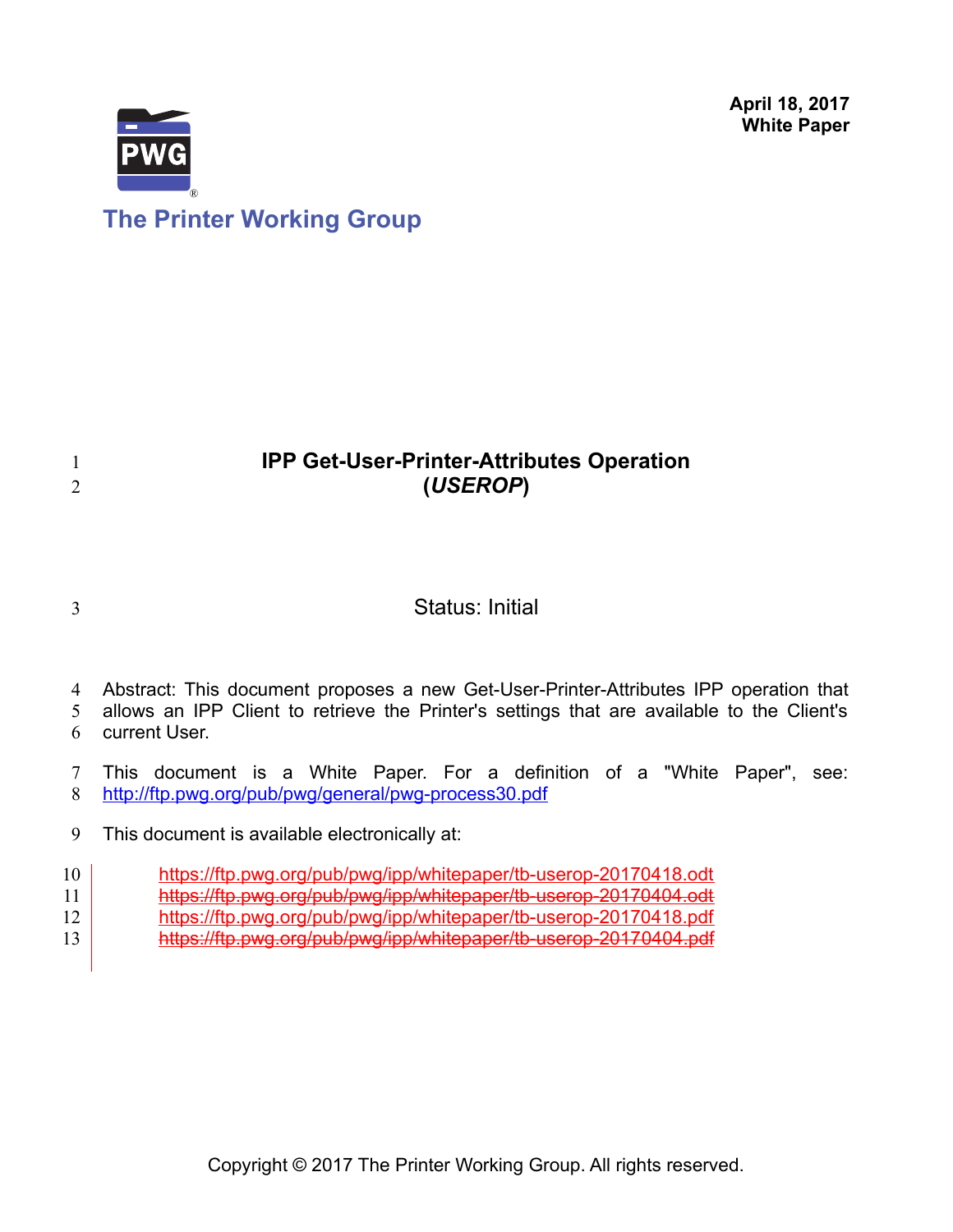Copyright © 2017 The Printer Working Group. All rights reserved. 14

#### Title: *IPP Get-User-Printer-Attributes Operation (USEROP)* 15

The material contained herein is not a license, either expressed or implied, to any IPR owned or controlled by any of the authors or developers of this material or the Printer Working Group. The material contained herein is provided on an "AS IS" basis and to the maximum extent permitted by applicable law, this material is provided AS IS AND WITH ALL FAULTS, and the authors and developers of this material and the Printer Working Group and its members hereby disclaim all warranties and conditions, either expressed, implied or statutory, including, but not limited to, any (if any) implied warranties that the use of the information herein will not infringe any rights or any implied warranties of merchantability or fitness for a particular purpose. 16 17 18 19 20 21 22 23 24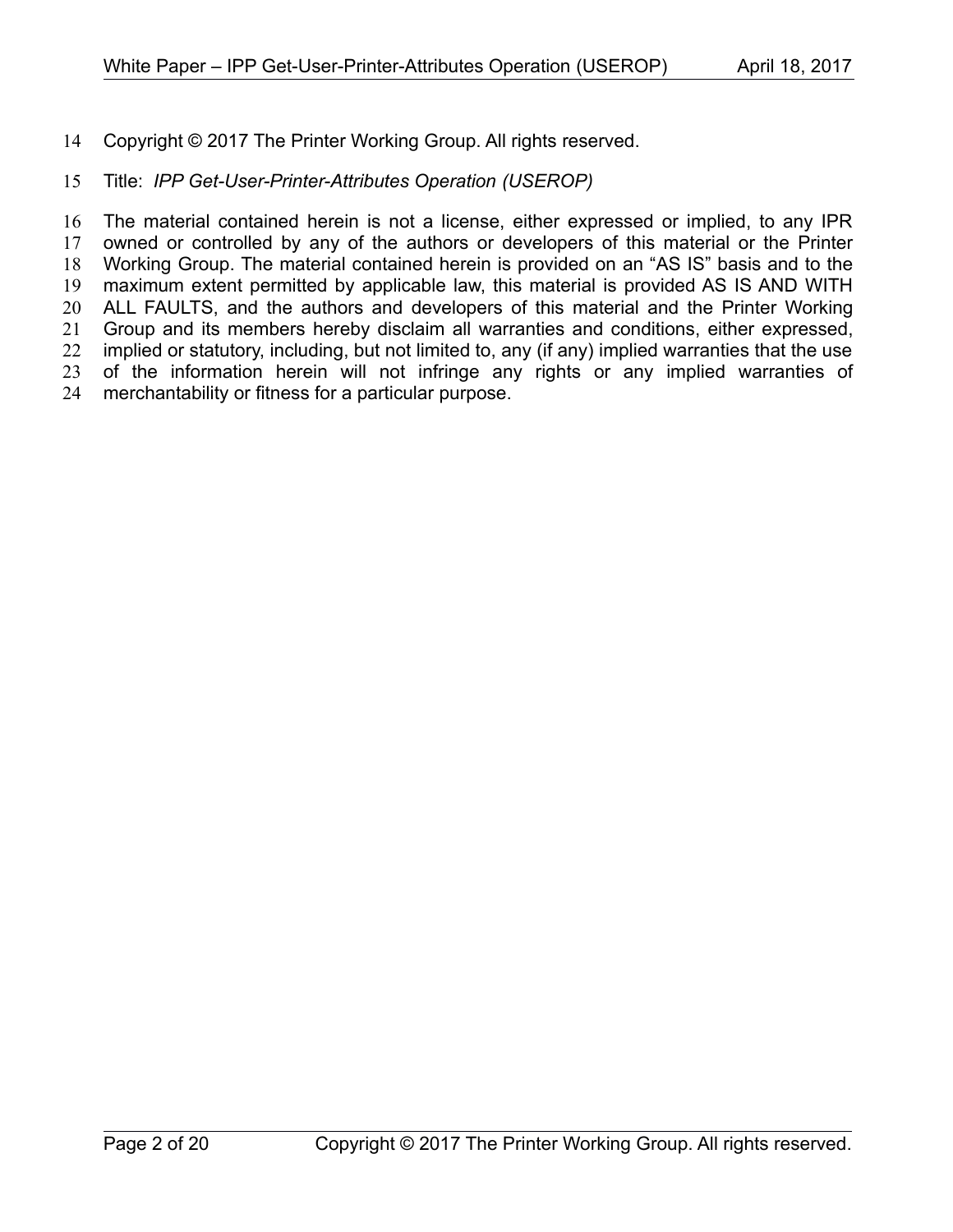| 25 | <b>Table of Contents</b>                                                  |     |  |  |
|----|---------------------------------------------------------------------------|-----|--|--|
| 26 |                                                                           |     |  |  |
| 27 |                                                                           |     |  |  |
| 28 |                                                                           |     |  |  |
| 29 |                                                                           |     |  |  |
| 30 |                                                                           |     |  |  |
| 31 |                                                                           |     |  |  |
| 32 |                                                                           |     |  |  |
| 33 |                                                                           |     |  |  |
| 34 |                                                                           |     |  |  |
| 35 |                                                                           |     |  |  |
| 36 |                                                                           |     |  |  |
| 37 | 3.1.5 User Not Listed In Print Policy or Legacy Client Allowed To Print12 |     |  |  |
| 38 |                                                                           |     |  |  |
| 39 |                                                                           |     |  |  |
| 40 |                                                                           |     |  |  |
| 41 |                                                                           |     |  |  |
| 42 |                                                                           |     |  |  |
| 43 |                                                                           |     |  |  |
| 44 |                                                                           |     |  |  |
| 45 |                                                                           |     |  |  |
| 46 |                                                                           |     |  |  |
| 47 |                                                                           |     |  |  |
| 48 |                                                                           |     |  |  |
| 49 |                                                                           |     |  |  |
| 50 |                                                                           |     |  |  |
| 51 |                                                                           |     |  |  |
| 52 |                                                                           |     |  |  |
| 53 |                                                                           | .20 |  |  |

# 54

# **List of Figures**

# 55

# **List of Tables**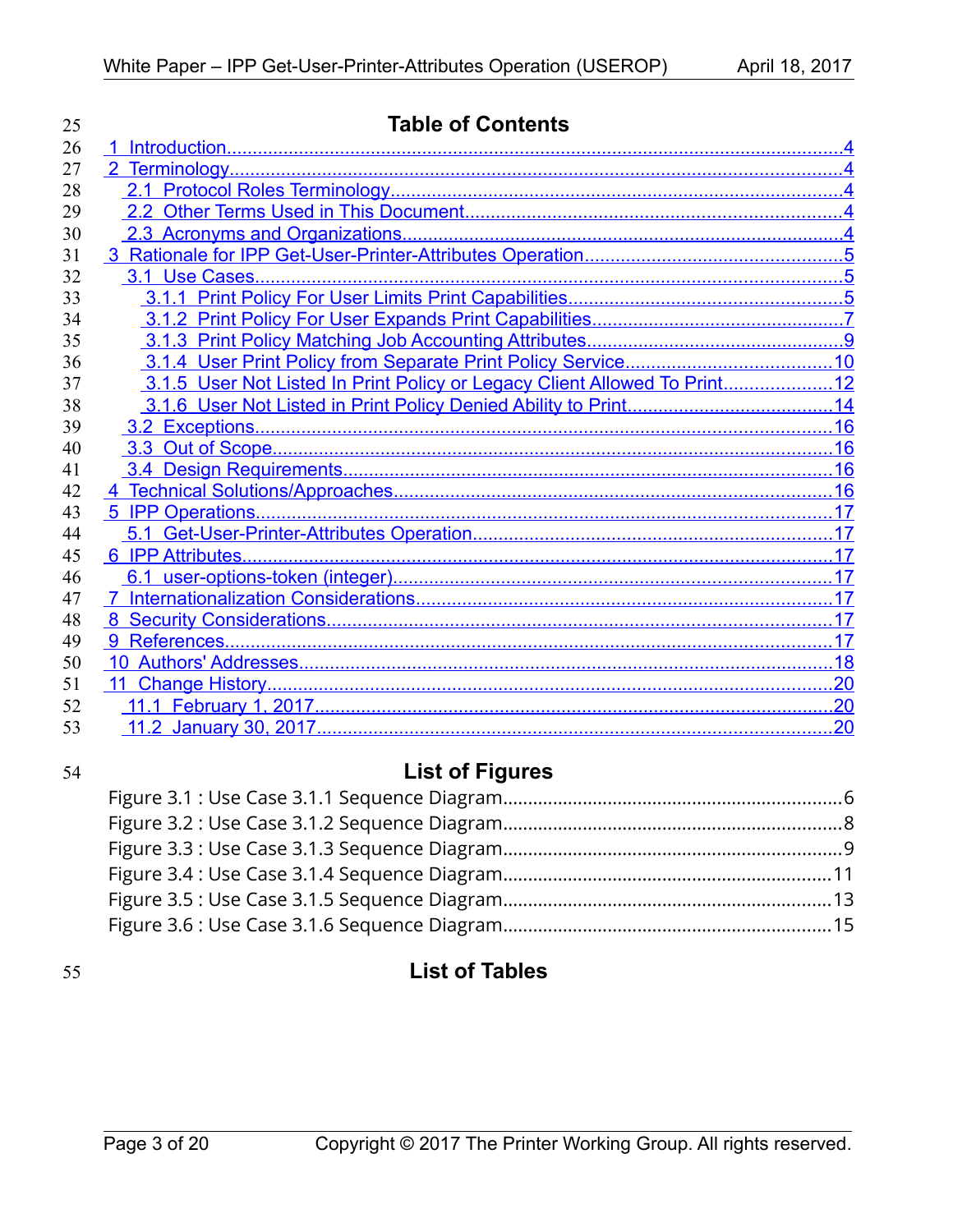## <span id="page-3-4"></span> **1 Introduction** 56

This document proposes a new Get-User-Printer-Attributes IPP operation that allows an IPP Client to retrieve the Printer's settings that are available to the Client's current User. It is semantically identical to the existing Get-Printer-Attributes IPP operation [\[RFC8011\],](#page-17-2) with the key difference that the Printer will always respond with an authentication challenge. Once the Client has authenticated using the User's credentials, the Printer will respond with the settings for that user. 57 58 59 60 61 62

# <span id="page-3-3"></span> **2 Terminology** 63

## <span id="page-3-2"></span> **2.1 Protocol Roles Terminology** 64

This document defines the following protocol roles in order to specify unambiguous conformance requirements: 65 66

*Client*: Initiator of outgoing IPP session requests and sender of outgoing IPP operation requests (Hypertext Transfer Protocol -- HTTP/1.1 [\[RFC7230\]](#page-17-3) User Agent). 67 68

*Printer*: Listener for incoming IPP session requests and receiver of incoming IPP operation 69

requests (Hypertext Transfer Protocol -- HTTP/1.1 [\[RFC7230\]](#page-17-3) Server) that represents one 70

or more Physical Devices or a Logical Device. 71

## <span id="page-3-1"></span> **2.2 Other Terms Used in This Document** 72

User: A person or automata using a Client to communicate with a Printer. 73

## <span id="page-3-0"></span> **2.3 Acronyms and Organizations** 74

- *IANA*: Internet Assigned Numbers Authority,<http://www.iana.org/> 75
- *IETF*: Internet Engineering Task Force,<http://www.ietf.org/> 76
- *ISO*: International Organization for Standardization,<http://www.iso.org/> 77
- 78 PWG: Printer Working Group, **http://www.pwg.org/**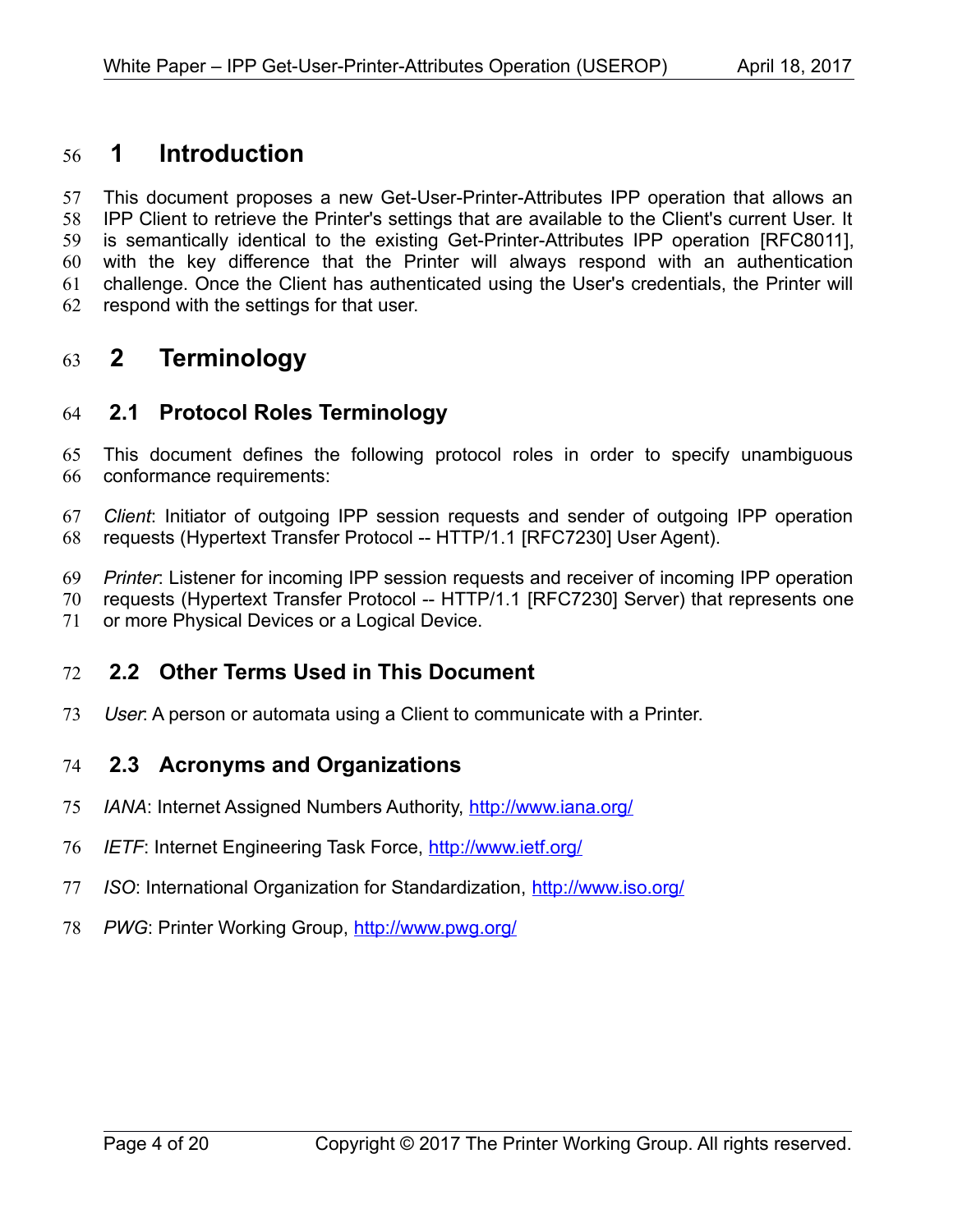## <span id="page-4-2"></span> **3 Rationale for IPP Get-User-Printer-Attributes Operation** 79

While there are many solutions, both standard and non-standard, for creating print policies that provide a way to specify allowed or disallowed features according to individual users, systems, applications and so forth, there is no established method that is in-band of IPP. Having a print policy method using IPP would better support systems such as IPP Everywhere [\[PWG5100.14\]](#page-17-5) in print infrastructures provided by public print providers, enterprises or educational environments such as university settings. 80 81 82 83 84 85

Technical justification for pursuing the creation of a new IPP operation rather than reusing 87 or overloading existing operations such as Get-Printer-Attributes is discussed in section [4.](#page-15-0) 86

# <span id="page-4-1"></span> **3.1 Use Cases** 88

The need for solutions to these use cases emerged during the process of writing the IPP Implementor's Guide v2 [\[PWG5100.19\].](#page-17-4) 89 90

#### <span id="page-4-0"></span> **3.1.1 Print Policy For User Limits Print Capabilities** 91

Sue is a university graduate student, and wants to print her report on her department's workgroup printer. She wants to print in color because the report contains color graphs. However, she has abused her printing privileges, so her department head has instructed the network administrator to limit her ability to print in color. Her account is added to a "print feature black list" that will restrict access to some printing features for her account. 92 93 94 95 96

Sue opens the document on her laptop, chooses to print, and selects the desired Printer, which is in the department office common room. The Printer authenticates the laptop using Sue's credentials, and then provides the laptop with the print choices available for Sue's account, which are more limited than what others are allowed. Sue decides whether to print it in black-and-white anyway or to print from one of the campus print centers, where she can pay to print in color. 97 98 99 100 101 102

Bob is an associate professor in the same department as Sue. His account is not included in the "feature black list", so he has no printing limitations. He opens a document on his tablet, taps to print, and selects the department's workgroup printer. His tablet presents print options including printing in color. Bob chooses color and prints his document, which prints in color as he expects. 103 104 105 106 107

Figure [3.1](#page-5-0) illustrates this use case with a sequence diagram. 108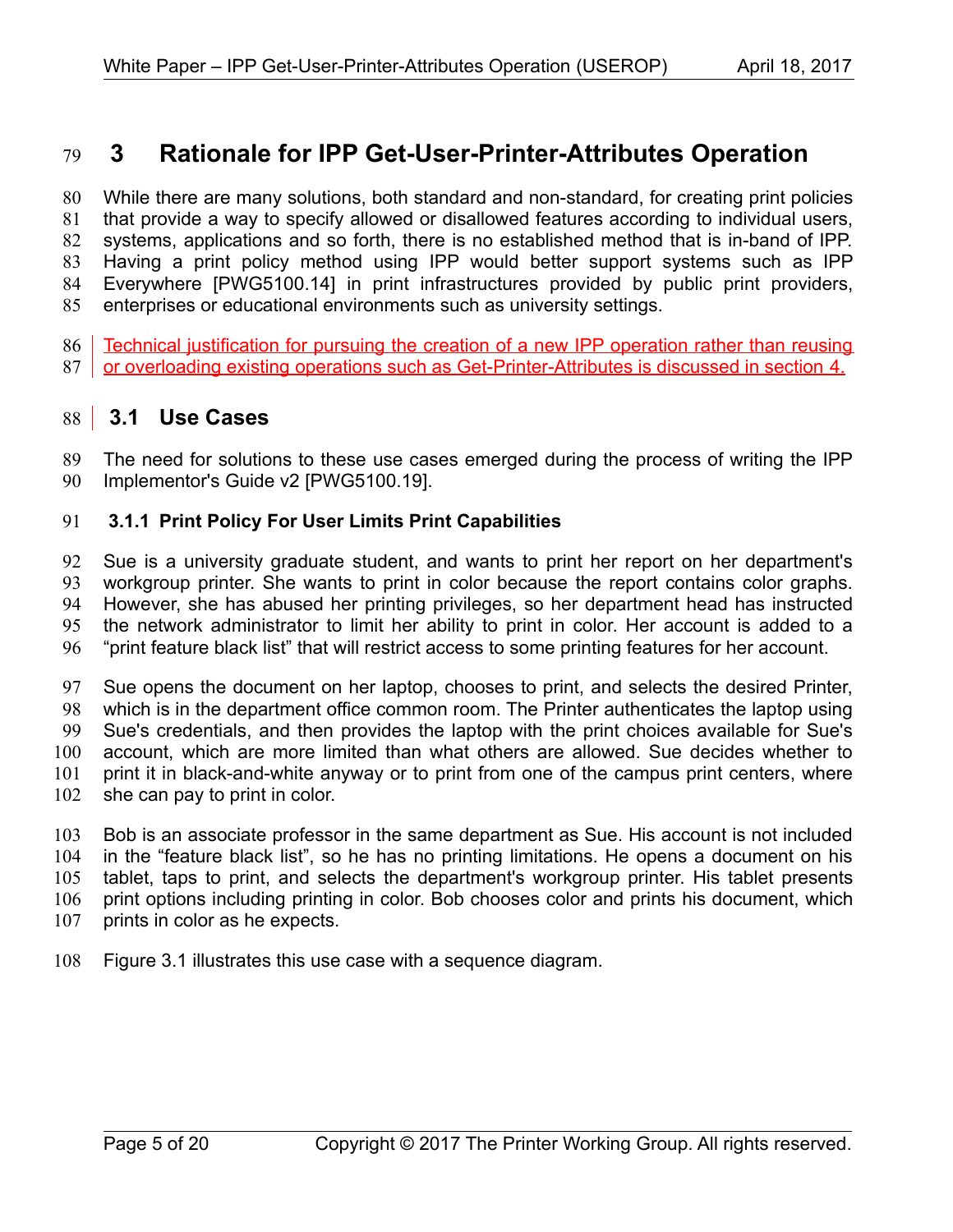

<span id="page-5-0"></span>*Figure 3.1 : Use Case 3.1.1 Sequence Diagram*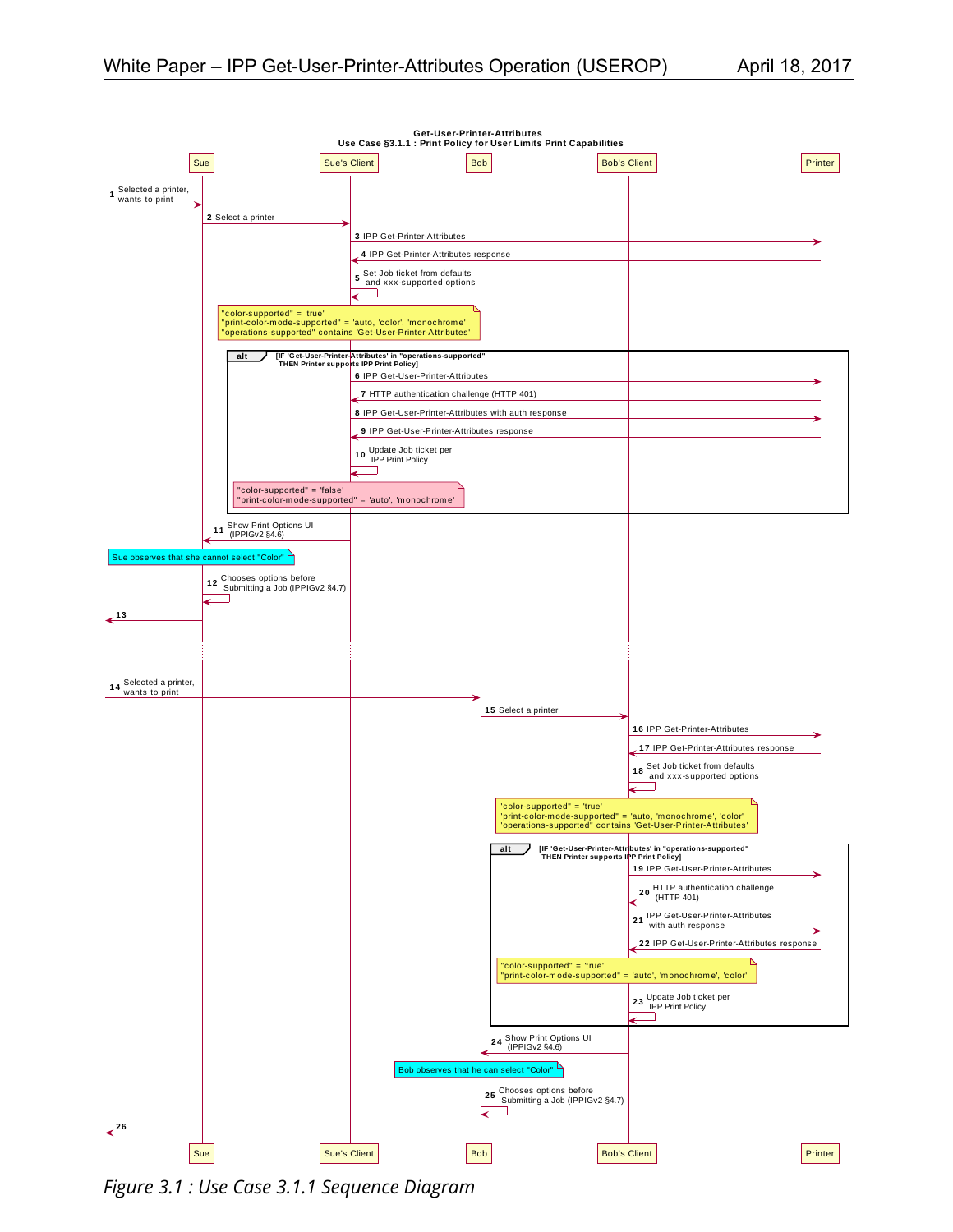#### <span id="page-6-0"></span> **3.1.2 Print Policy For User Expands Print Capabilities** 109

Jonah is at his office and wants to print a 32 page draft specification document to review it in hardcopy form. His office user account has not been granted permission to print in color by his office network administrator, who has also set the default configuration for the ability to print in color to "off" ("false"). Jonah opens the document on his laptop, selects the printer he wishes to use, and the laptop presents the printer features available to him as per his user account's print policy, which doesn't include an option to print in color. He submits the print job to the Printer, which prints it in monochrome. Jonah picks up his hardcopy and goes to the cafeteria with a pen and highlighter to read it over a cup of tea. 110 111 112 113 114 115 116 117

Duncan is also at the office and needs to print a 5 page report that contains color diagrams before his next meeting. His office user account has been granted permission by his office network administrator to print in color. Duncan opens the document on his tablet, taps to print, and selects the desired Printer, which is the same printer that Jonah used. The tablet fetches the Printer's default capabilities, which are restricted, and then authenticates using Duncan's user account, which has a print policy that provides a broader set of print options than the defaults, including the option to print in color or monochrome. He prints the document using the color option, retrieves the hardcopy from the printer, and then goes on to his meeting. 118 119 120 121 122 123 124 125 126

Figure [3.2](#page-7-0) illustrates this use case with a sequence diagram. 127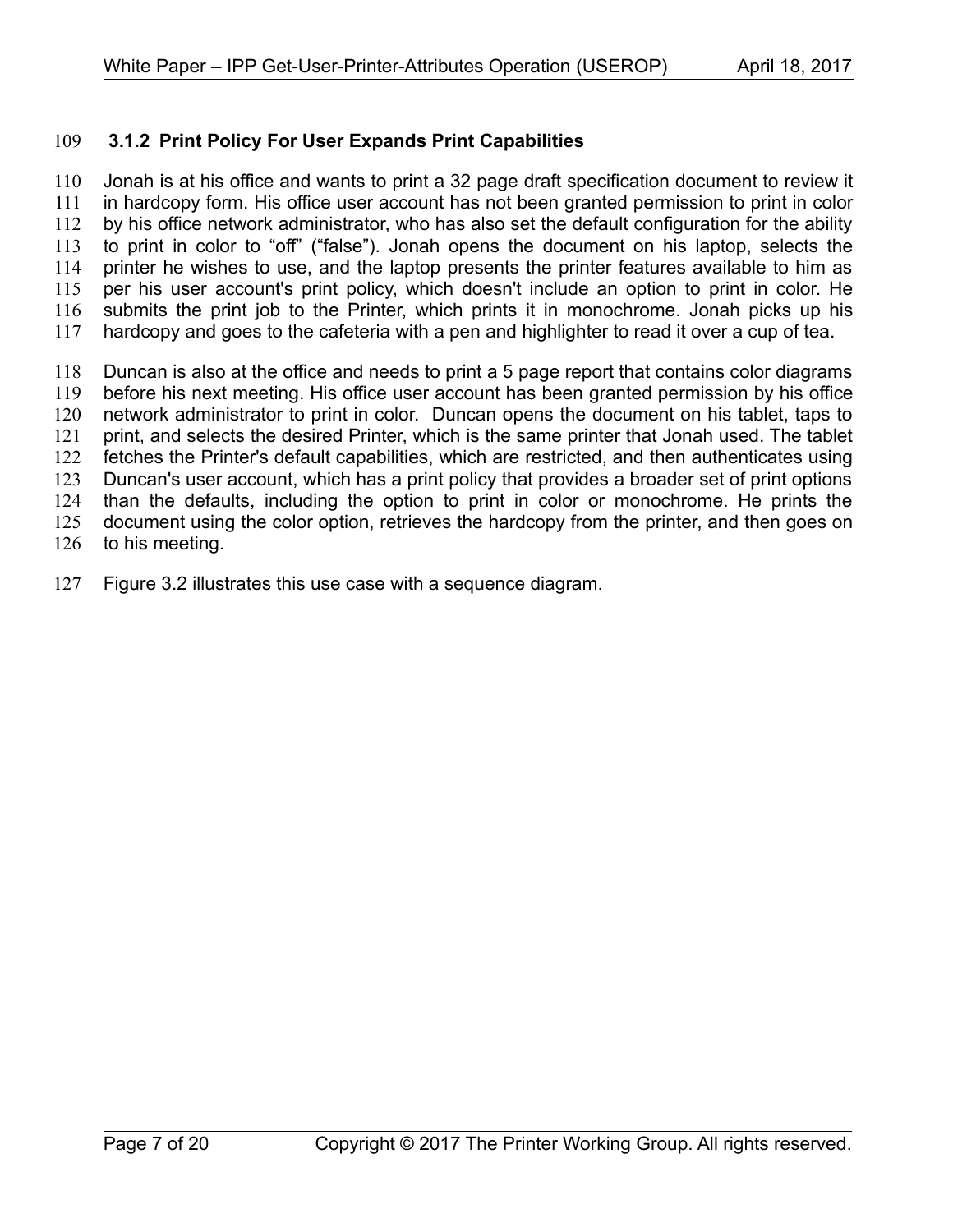

<span id="page-7-0"></span>*Figure 3.2 : Use Case 3.1.2 Sequence Diagram*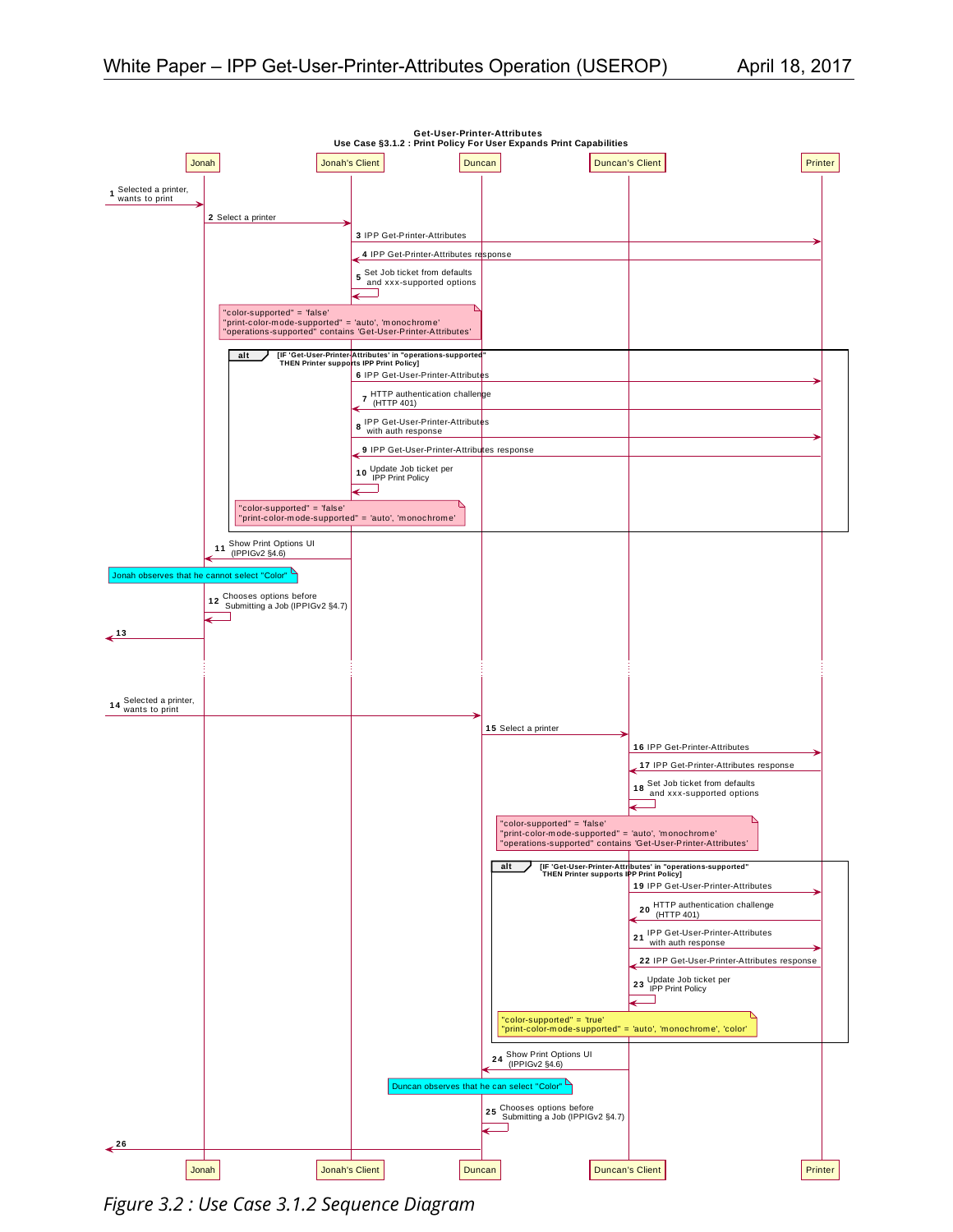#### <span id="page-8-0"></span> **3.1.3 Print Policy Matching Job Accounting Attributes** 128

Duncan receives some pictures via MMS text message from his wife, with the message that she would like him to print them on the office printer. He opens the pictures in his photo app, taps to print, and selects the same printer he was using earlier. The network administrator has restricted the Printer from processing print jobs that were created using the photo app. Duncan is presented only with the option to print in monochrome. He abandons printing the photos. 129 130 131 132 133 134



Figure [3.3](#page-8-1) illustrates this use case with a sequence diagram. 135

<span id="page-8-1"></span>*Figure 3.3 : Use Case 3.1.3 Sequence Diagram*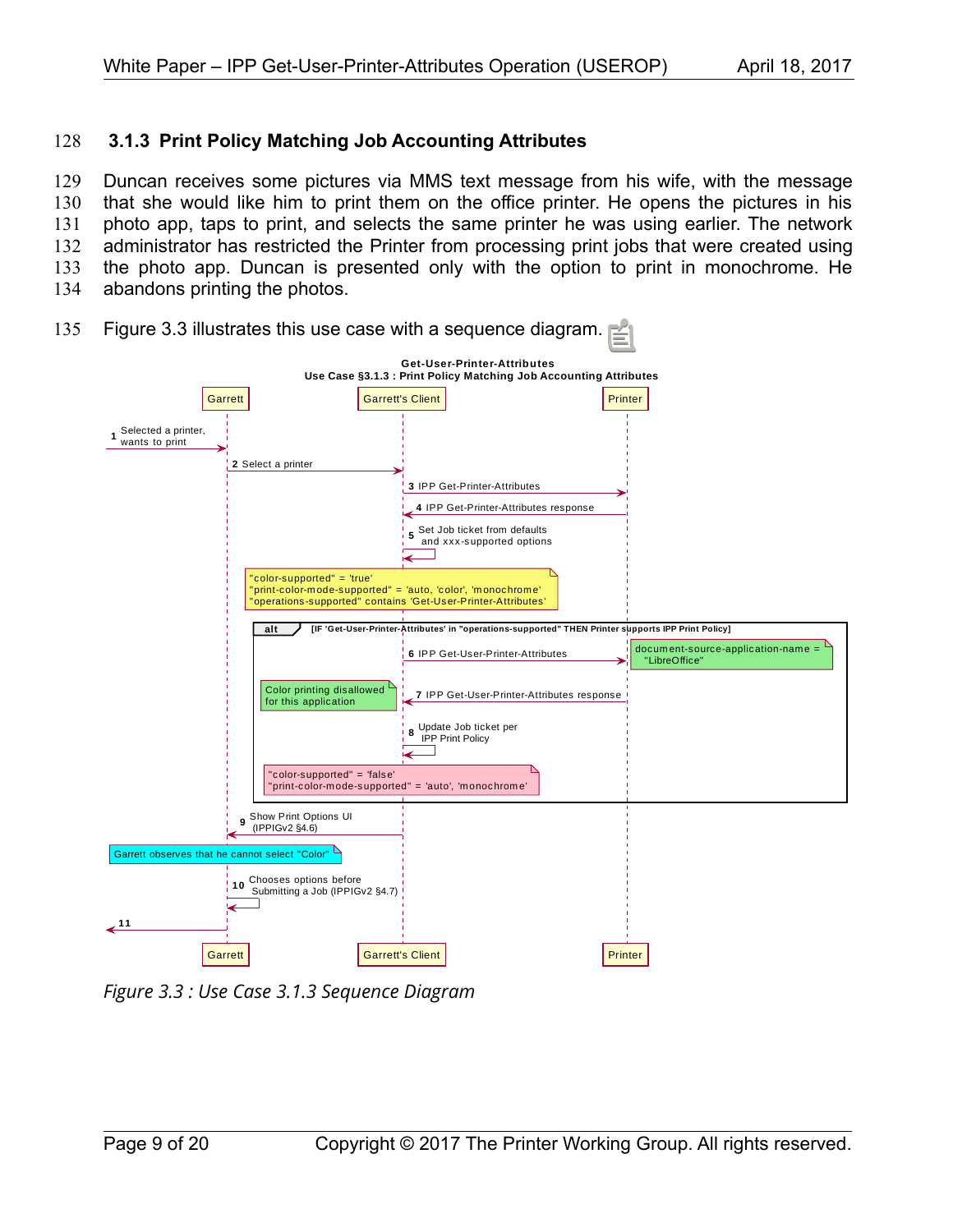#### <span id="page-9-0"></span> **3.1.4 User Print Policy from Separate Print Policy Service** 136

Helen is a network administrator who is implementing IPP Print Policy. In her environment, users print to many isolated printers directly, rather than printing through queues hosted on a central print server. She wishes to centralize the print policy management in a separate policy server rather than needing to push the configurations out to each of the printers or requiring that the printers check with the policy server behind the scenes when a Client requests the IPP Print Policy. 137 138 139 140 141 142

Helen configures the printers to refer the Client to a separate IPP Print Policy service hosted on a separate system. Clients requesting the policy from a Printer will be redirected to that policy service, which will also provide tokens to prove to the Printer that they have acquired a legitimate print policy. 143 144 145 146

Garrett is at his office, and wishes to print a 10 page report. Garrett opens the document on his laptop, chooses to print, and selects the desired Printer. 147 148

When the laptop attempts to retrieve the print policy from the Printer, the Printer redirects 149 150

the laptop to a separate "Print Policy Service". The laptop authenticates with the Print Policy Service using Garrett's credentials, and then provides the laptop with the print policy 151

for Garrett's account, which includes the option to print in color or monochrome. 152

Garrett makes his selections, and then submits the Job to the Printer. The Job information 153

from the laptop includes a unique print policy token that the Printer uses to validate that the 154

choices conform to a legitimate print policy. 155

Figure [3.4](#page-10-0) illustrates this use case with a sequence diagram. 156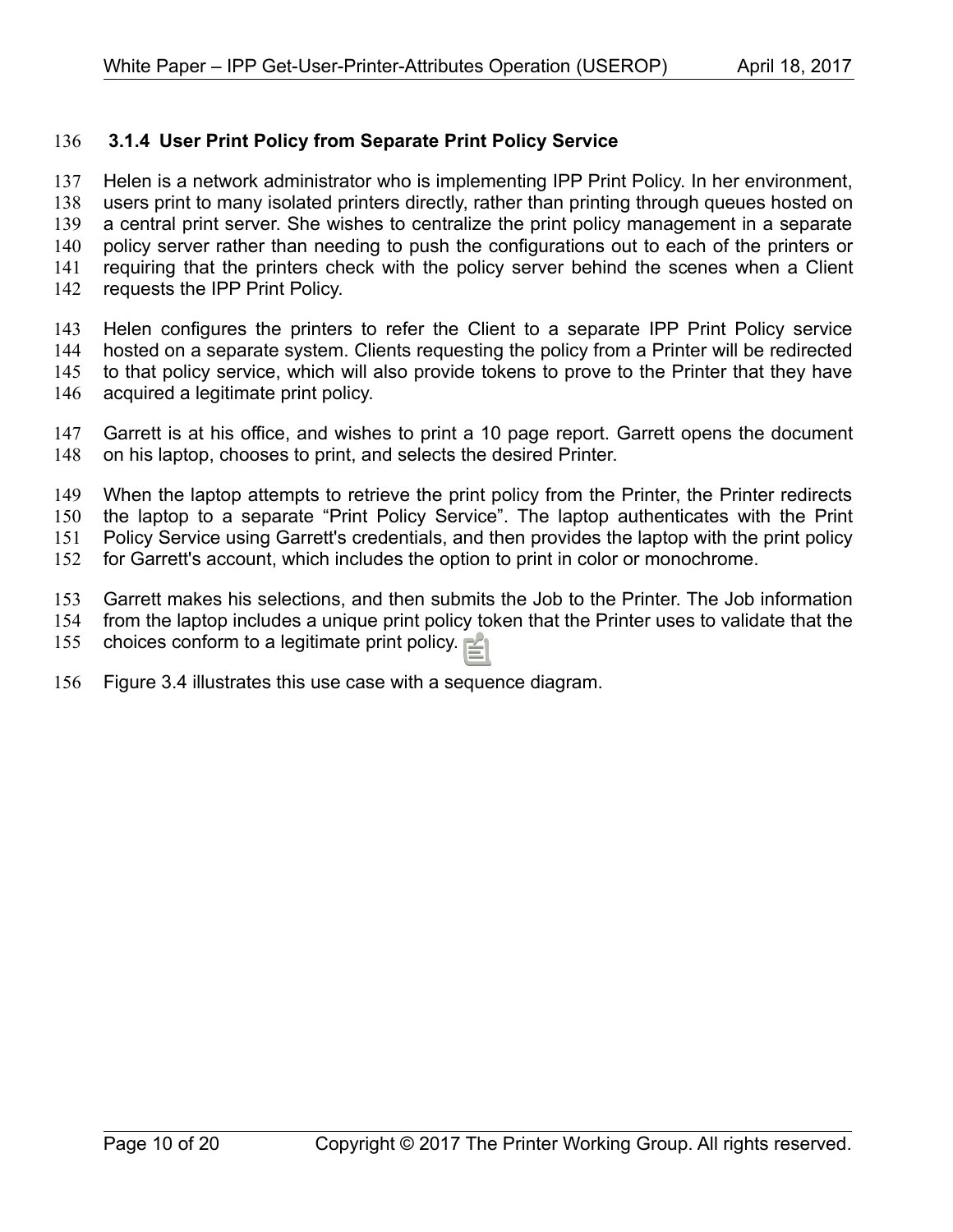

<span id="page-10-0"></span>*Figure 3.4 : Use Case 3.1.4 Sequence Diagram*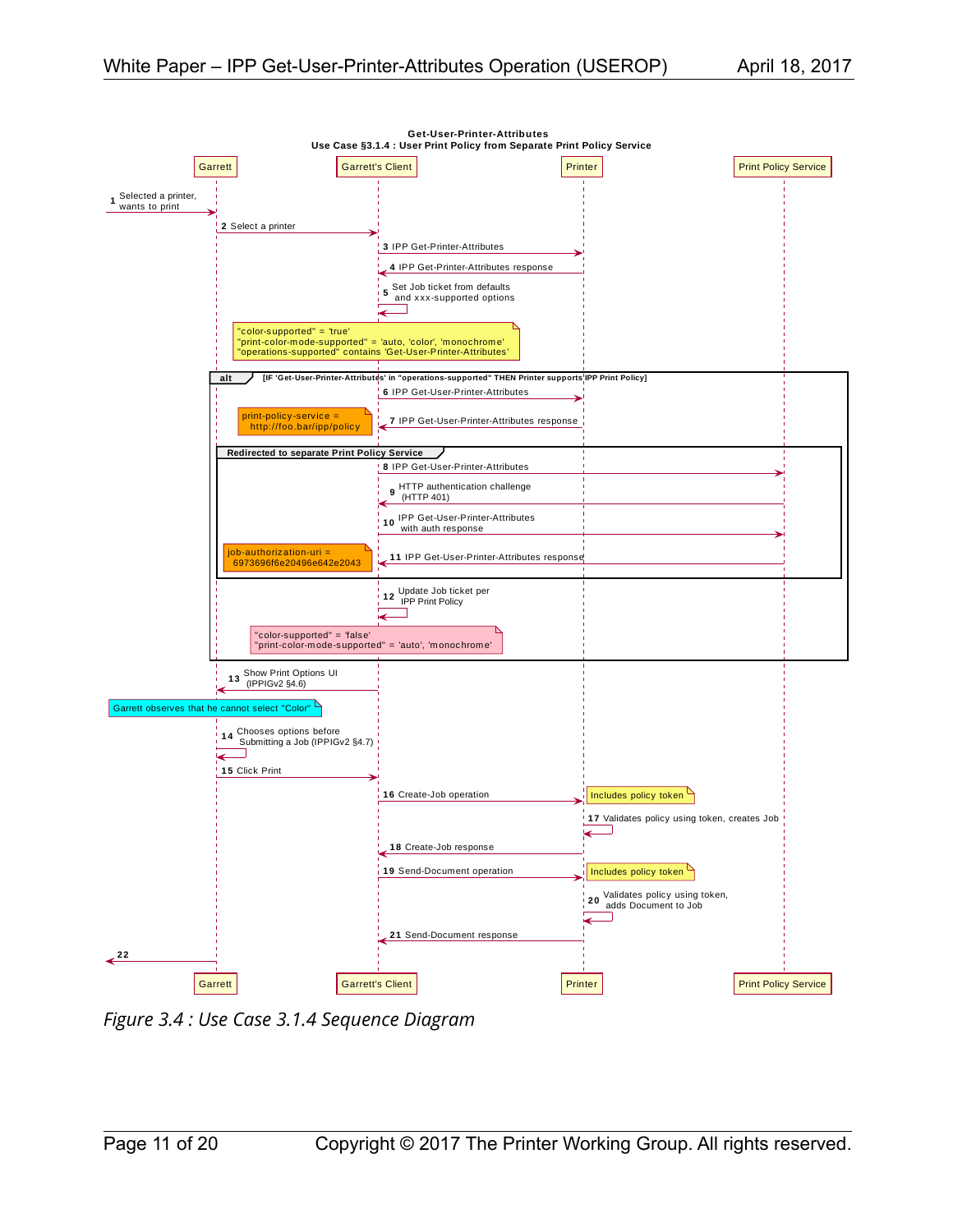#### <span id="page-11-0"></span> **3.1.5 User Not Listed In Print Policy or Legacy Client Allowed To Print** 157

In this use case, a user who is not named in the print policy system is still able to print using existing conventional IPP print protocol use. The Client may implement support for IPP Print Policy but authentication may fail, or the Client may have not implemented support for IPP Print Policy. 158 159 160 161

Sue is a university graduate student, and wants to print her report on her department's workgroup printer. She wants to print in color because the report contains color graphs. However, she has abused her printing privileges, so her department head has instructed the network administrator to limit her ability to print in color. Her account is added to a "print feature black list" that will restrict access to some printing features for her account. 162 163 164 165 166

Hermann is a visiting professor in Sue's university department. He wishes to print a slide set in color. Since he doesn't have a local account, he has no credentials with which to authenticate with the print policy system. Hermann opens the slide set document on his laptop, chooses to print, and selects the desired Printer. His laptop does not authenticate his user account with the Printer. Hermann's laptop gets a listing of all the possible print capabilities provided by that Printer. Hermann chooses his print options, and sends the job to the Printer. The job prints successfully according to Hermann's intent. 167 168 169 170 171 172 173

Figure [3.5](#page-12-0) illustrates this use case with a sequence diagram. 174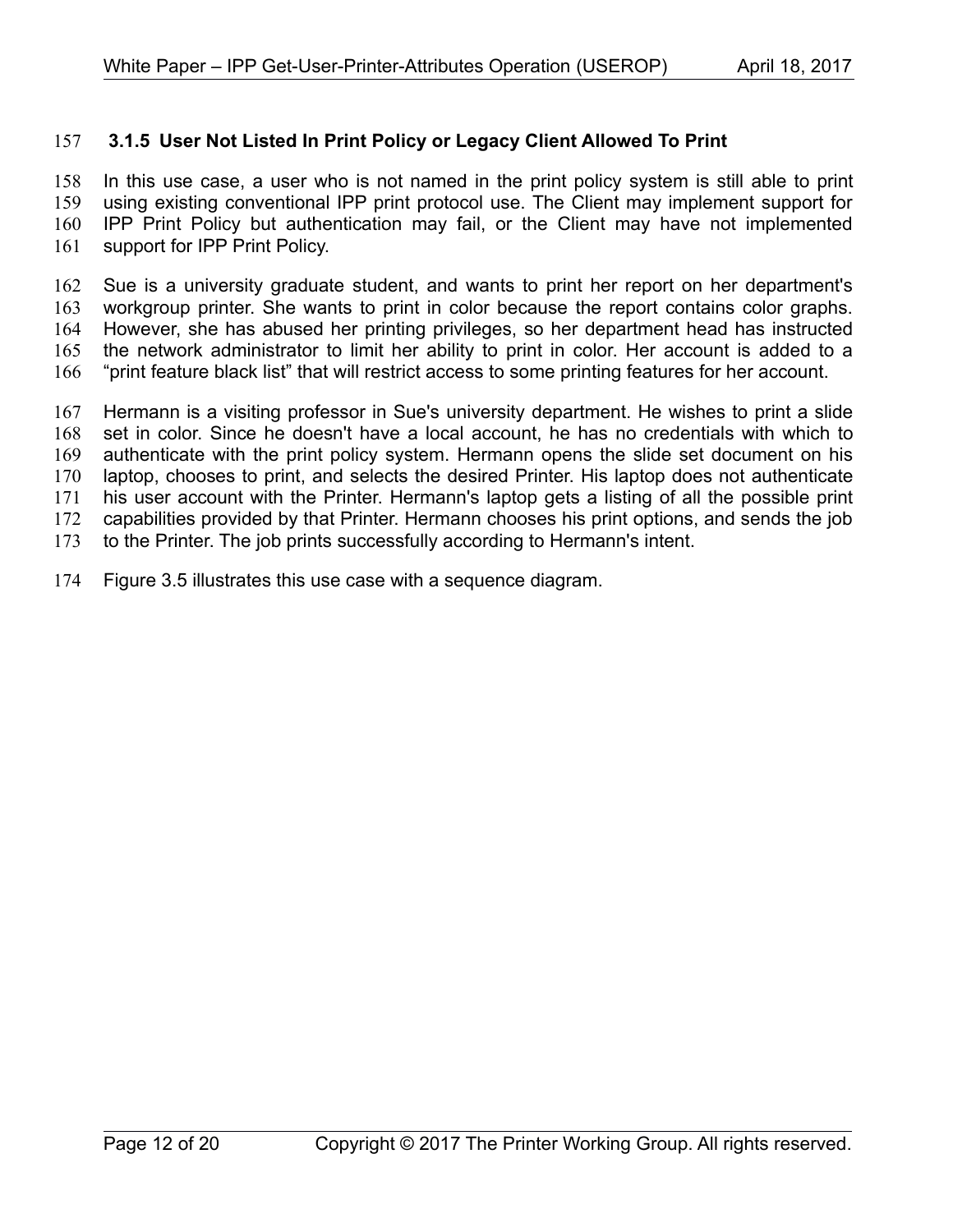

<span id="page-12-0"></span>*Figure 3.5 : Use Case 3.1.5 Sequence Diagram*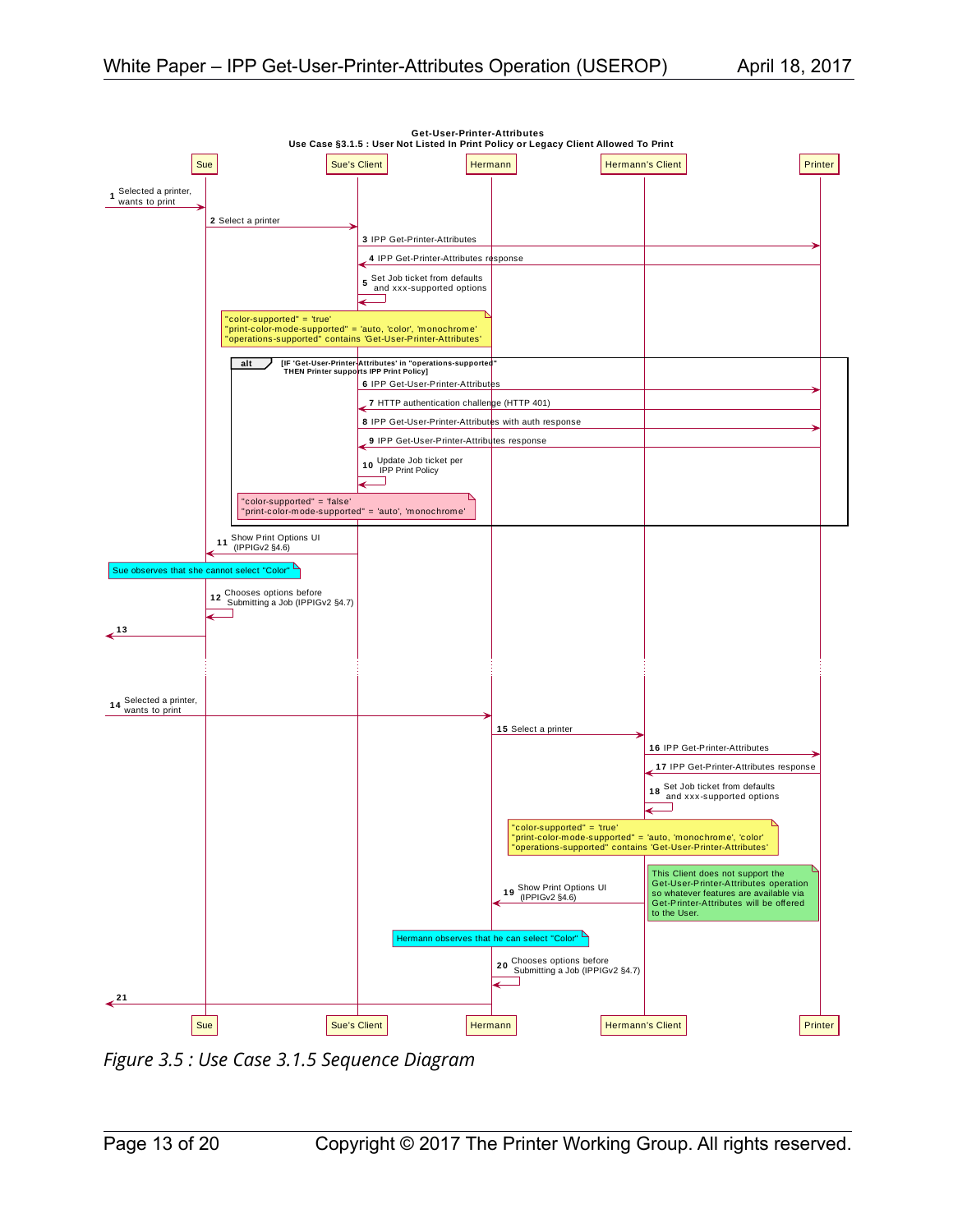#### <span id="page-13-0"></span> **3.1.6 User Not Listed in Print Policy Denied Ability to Print** 175

In this use case, a user who is not named in the print policy system is denied the ability to 176

print using existing conventional IPP print protocol use. The Client may implement support for IPP Print Policy but authentication may fail, or the Client may have not implemented 177 178

support for IPP Print Policy. 179

Ed is visiting Duncan's office and needs to print a 3 page document. Ed is not listed as a user in the print policy. Ed opens the document on his laptop, clicks to print, and selects the Printer recommended by Duncan. The laptop is challenged to authenticate but has no 180 181 182

valid credentials. The Printer indicates to Ed via his laptop that he has no rights to print 183

- from this Printer. 184
- Figure [3.6](#page-14-0) illustrates this use case with a sequence diagram. 185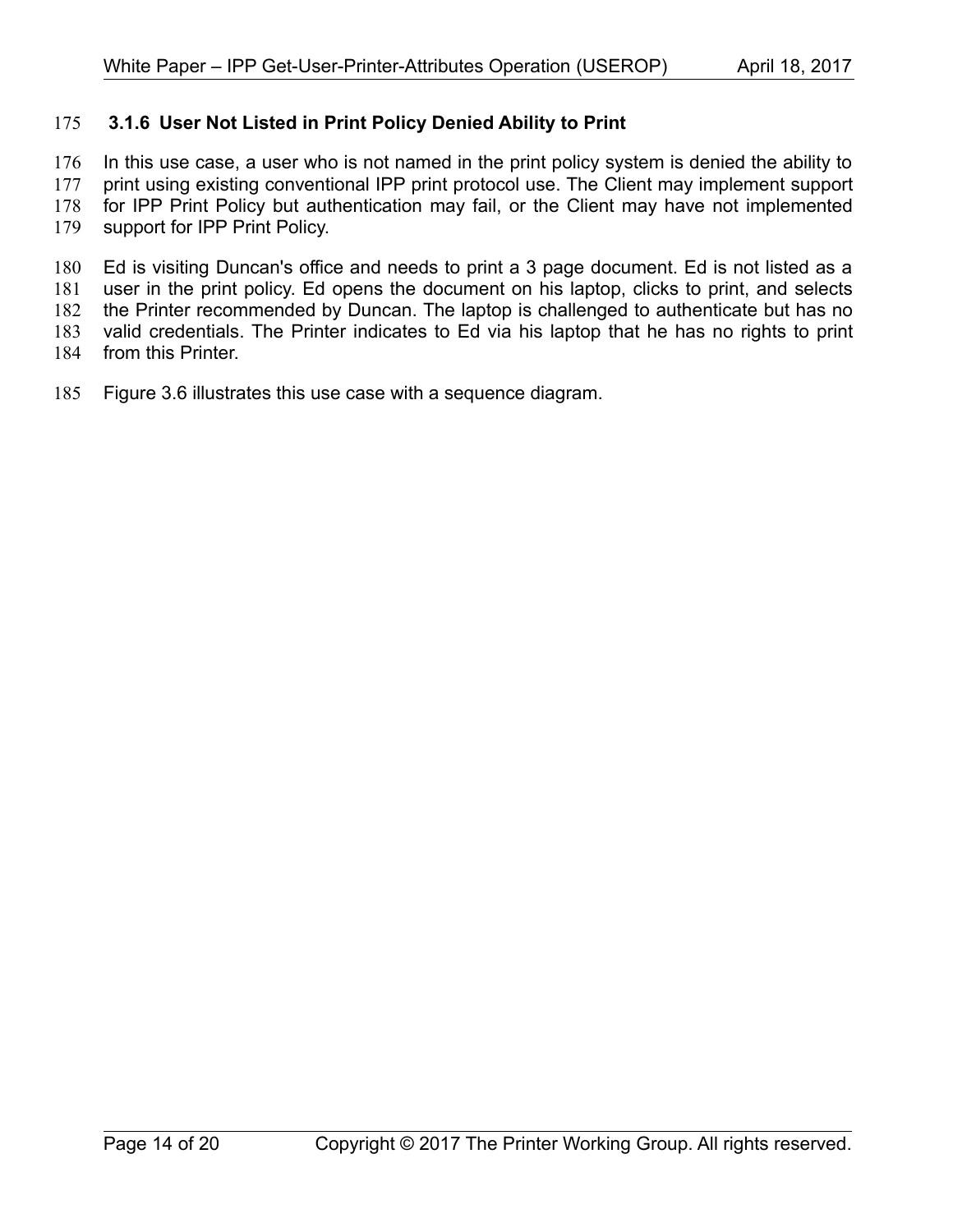

<span id="page-14-0"></span>*Figure 3.6 : Use Case 3.1.6 Sequence Diagram*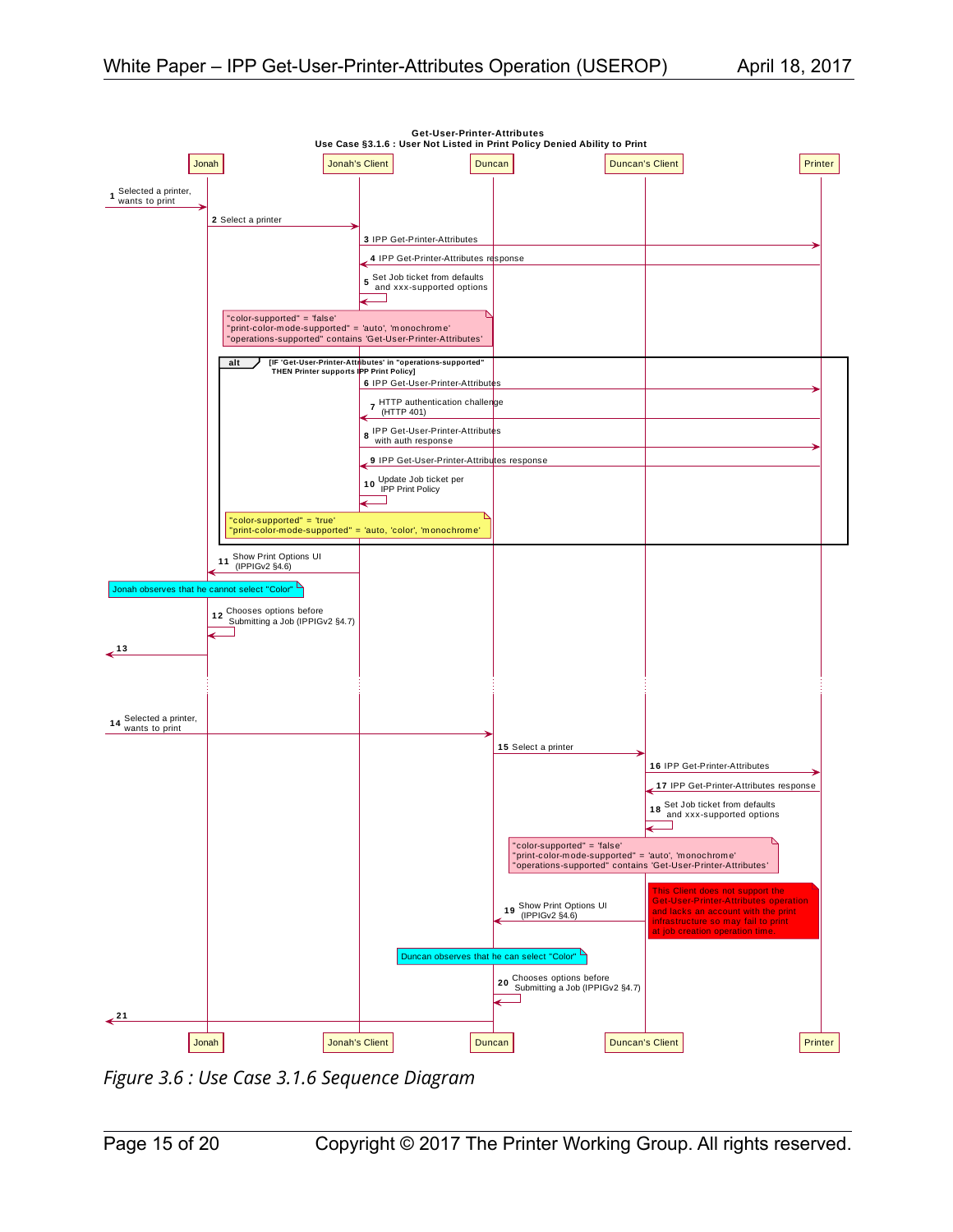### <span id="page-15-3"></span> **3.2 Exceptions** 186

There are no exceptions to the use cases in section [3.1.](#page-4-1) 187

### <span id="page-15-2"></span> **3.3 Out of Scope** 188

- The following are considered out of scope for this document: 189
- 1. Definition of print policies. 190
- 2. Definition of non-IPP protocols that can provide similar functionality. 191

### <span id="page-15-1"></span> **3.4 Design Requirements** 192

- The design requirements for this document are: 193
- 1. Identify an appropriate set of IPP operations that -allows a Client to acquire the set of print features available from a particular Printer for a particular User. a. Scope of differences i. Average Client has more capabilities than a specific Client ii. Average Client has fewer capabilities than a specific Client b. Client that is unaware of this new system can still be a legitimate actor in the print policy system. 2. Identify an appropriate set of IPP operations and attributes that allows a Printer to refer a Client to a trusted IPP Print Policy Service, such that the Client can assert that the options it provides with a submitted job do comply with a policy originating from that trusted policy server. 3. Maintain backward compatibility with existing versions of IPP (IPP/1.1, IPP/2.x). 4. Identify an appropriate set of IPP operations and attributes that allow a Printer to refer a Client to a trusted IPP Print Policy Service, such that the Client can assert that the options it provides with a submitted job do comply with a policy originating from that trusted policy server. 5. Register all attributes and operations with IANA. 194 195 196 197 198 199 200 201 202 203 204 205 206 207 208 209 210
- The design recommendations for this document are: 211
- 1. Recommend suitable authentication methods and guidelines that could help the Client to provide a high quality user experience. 212 213

## <span id="page-15-0"></span> **4 Technical Solutions/Approaches** 214

The existing Get-Printer-Attributes operation itself has the correct semantics, but the expectation of all legacy Clients is that the Printer will not respond to a Get-Printer-Attributes operation with an HTTP challenge. Adding additional operation attributes to the Get-Printer-Attributes operation to **causeallow** the Printer to respond with an authenticat operation challenge couldto be done but would require updating core IPP specifications, which jused for this procedurally not desirable. If the Printer were to filter its response or 215 216 217 218 219 220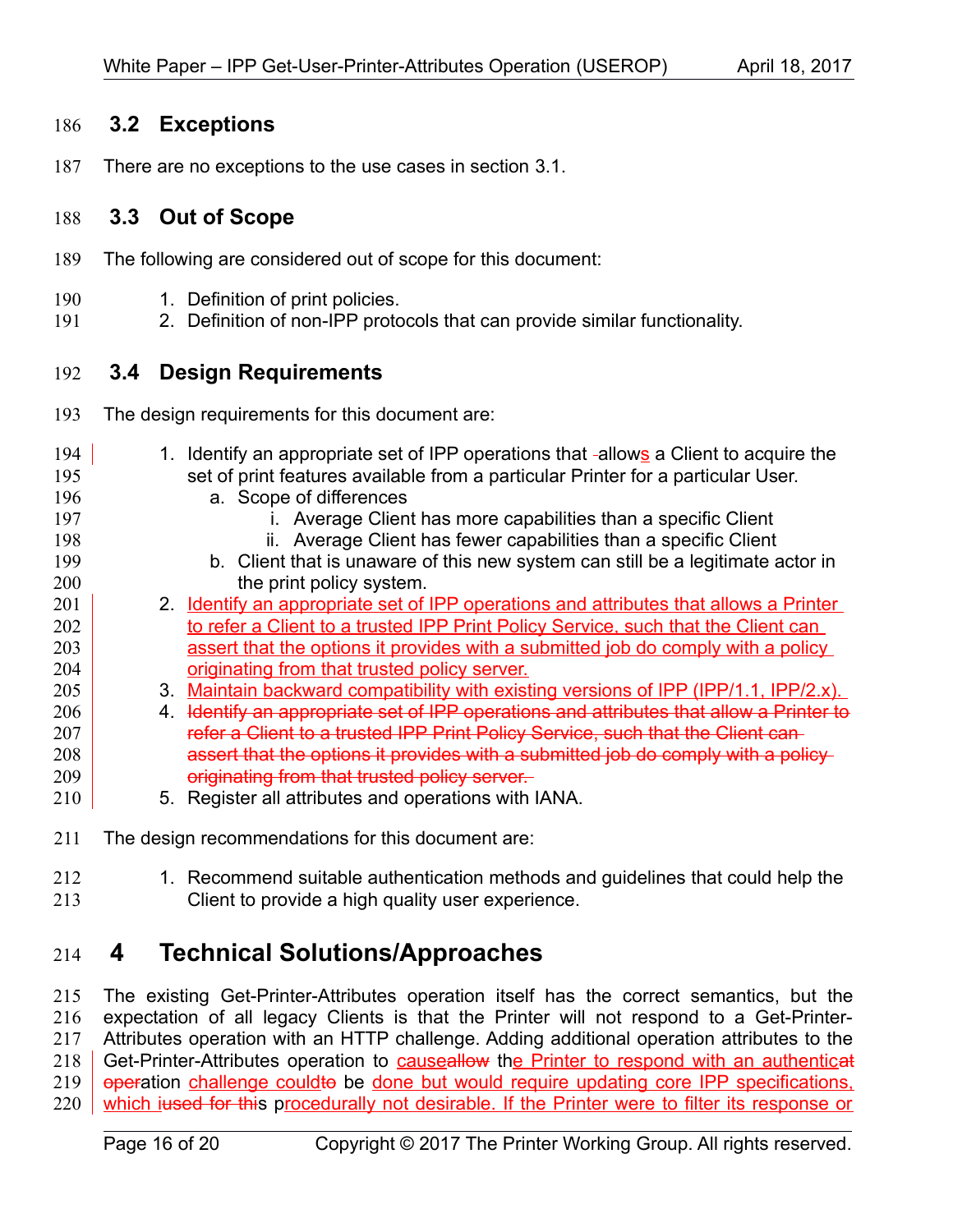respond with an authentication challenge if "requesting-user-name" were included urpose 221

was similarly deemed in the operation request, that would be a change to existing behavior 222

precedent. A nappropriate. As such, a new operation with the appropriate semantics was 223

decided to be the most efficient way to add this facility to the IPP ecosystemas deemed necessary. 224 225

# <span id="page-16-5"></span> **5 IPP Operations** 226

## <span id="page-16-4"></span> **5.1 Get-User-Printer-Attributes Operation** 227

This REQUIRED operation allows a Client to request the values of the attributes of a Printer. The semantics of this operation are identical to the semantics for the Get-Printer-Attributes operation, with the difference that the Client MUST be prepared to respond to an HTTP authentication challenge. The Client detects whether the Printer supports this operation by examining the "operations-supported" attribute [\[RFC8011\].](#page-17-2) 228 229 230 231 232

If the Client initiates the Get-User-Printer-Attributes operation over a non-TLS connection, 233

the Client MUST be prepared to receive an HTTP 426 response to upgrade the connection 234

to TLS [\[RFC2817\].](#page-17-11) 235

## <span id="page-16-3"></span> **6 IPP Attributes** 236

## <span id="page-16-2"></span> **6.1 user-options-token (integer)** 237

The "user-options-token" attribute is used in two contexts. In the first context, a Printer includes this attribute in a Get-User-Printer-Attributes operation response, to identify a session where a Client has requested print options for a particular user. In the second context, a Client includes it in a Validate-Job operation request and/or in a Job Creation operation request, to prove that these options were authorized by an earlier Get-User-Printer-Attributes operation. 238 239 240 241 242 243

## <span id="page-16-1"></span> **7 Internationalization Considerations** 244

For interoperability and basic support for multiple languages, implementations use the "Universal Character Set (UCS) Transformation Format -- 8 bit (UTF-8)" [\[RFC3629\]](#page-17-10) encoding of Unicode [\[UNICODE\]](#page-17-9) [\[ISO10646\]](#page-17-8) and the Unicode Format for Network Interchange [\[RFC5198\].](#page-17-7) 245 246 247 248

# <span id="page-16-0"></span> **8 Security Considerations** 249

The security considerations for the Get-User-Printer-Attributes operation are identical to those listed for IPP/1.1 [\[RFC8011\]](#page-17-2) and IPP/2.0 [\[PWG5100.12\].](#page-17-6) 250 251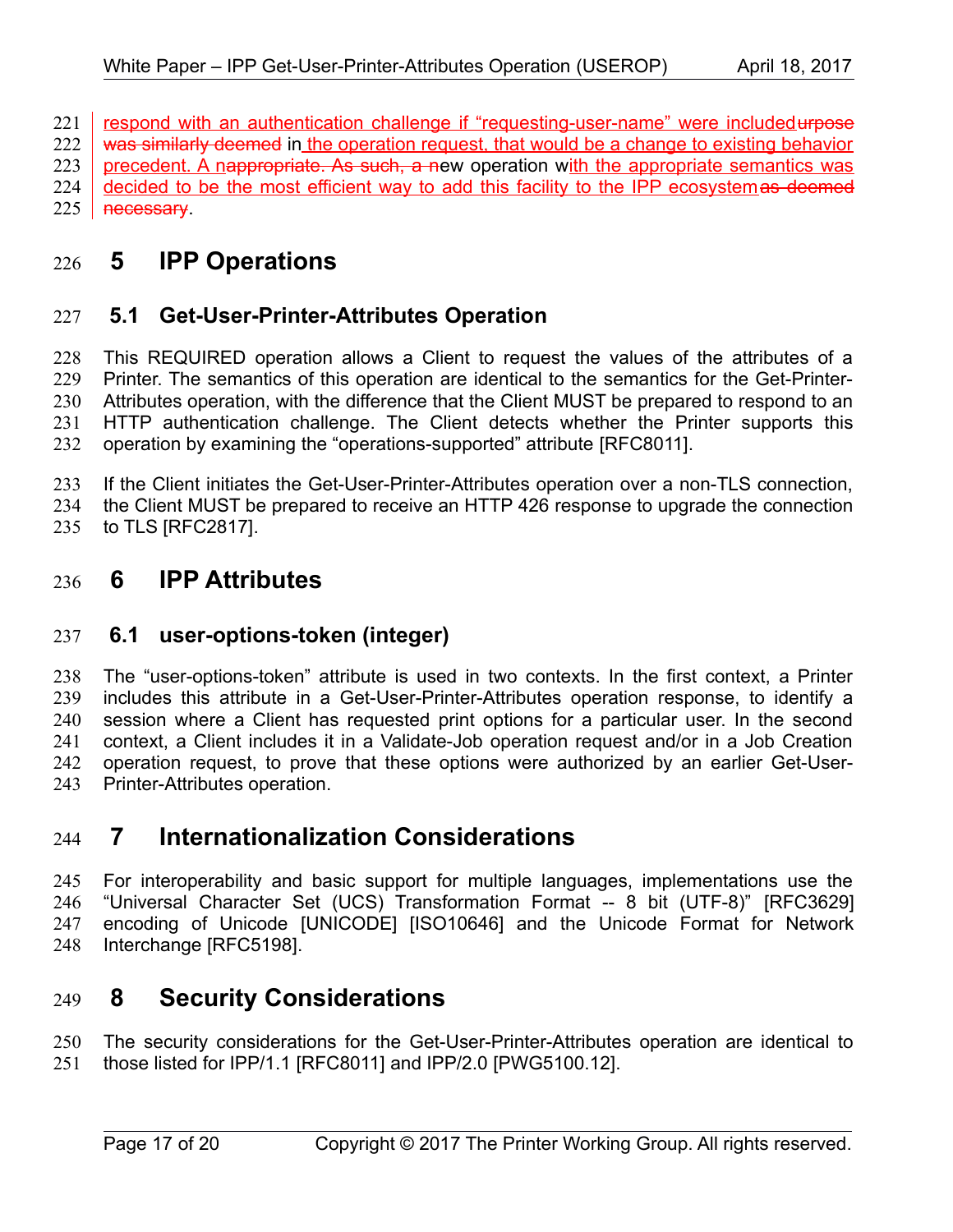# <span id="page-17-1"></span> **9 References** 252

<span id="page-17-11"></span><span id="page-17-10"></span><span id="page-17-8"></span><span id="page-17-6"></span><span id="page-17-5"></span><span id="page-17-4"></span>

| 253<br>254               | [ SO10646]   | "Information technology -- Universal Coded Character Set (UCS)",<br>ISO/IEC 10646:2011                                                                                            |
|--------------------------|--------------|-----------------------------------------------------------------------------------------------------------------------------------------------------------------------------------|
| 255<br>256<br>257        | [PWG5100.12] | R. Bergman, H. Lewis, I. McDonald, M. Sweet, "IPP/2.0 Second<br>Edition", PWG 5100.12-2011, February 2011,<br>http://ftp.pwg.org/pub/pwg/candidates/cs-ipp20-20110214-5100.12.pdf |
| 258<br>259<br>260<br>261 | [PWG5100.14] | M. Sweet, I. McDonald, A. Mitchell, J. Hutchings, "IPP Everywhere",<br>5100.14-2013, January 2013,<br>http://ftp.pwg.org/pub/pwg/candidates/cs-ippeve10-20130128-<br>5100.14.pdf  |
| 262<br>263<br>264        | [PWG5100.19] | S. Kennedy, "IPP Implementor's Guide v2.0", PWG 5100.19-2015,<br>August 2015, http://ftp.pwg.org/pub/pwg/candidates/cs-ippig20-<br>20150821-5100.19.pdf                           |
| 265<br>266               | [RFC2817]    | R. Khare, S. Lawrence, "Upgrading to TLS Within HTTP/1.1", RFC<br>2817, May 2000, https://www.ietf.org/rfc/rfc2817.txt                                                            |
| 267<br>268               | [RFC3629]    | F. Yergeau, "UTF-8, a transformation format of ISO 10646", RFC<br>3629, November 2003, https://www.ietf.org/rfc/rfc3629.txt                                                       |
| 269<br>270               | [RFC5198]    | J. Klensin, M. Padlipsky, "Unicode Format for Network Interchange",<br>RFC 5198, March 2008, https://www.ietf.org/rfc/rfc5198.txt                                                 |
| 271<br>272<br>273        | [RFC7230]    | R. Fielding, J. Reschke, "Hypertext Transfer Protocol (HTTP/1.1):<br>Message Syntax and Routing", RFC 7230, June 2014,<br>http://www.ietf.org/rfc/rfc7230.txt                     |
| 274<br>275<br>276        | [RFC8010]    | M. Sweet, I. McDonald, "Internet Printing Protocol/1.1: Encoding and<br>Transport", RFC 8010, January 2017,<br>https://www.ietf.org/rfc/rfc8010.txt                               |
| 277<br>278<br>279        | [RFC8011]    | M. Sweet, I. McDonald, "Internet Printing Protocol/1.1: Model and<br>Semantics", RFC 8011, January 2017,<br>https://www.ietf.org/rfc/rfc8011.txt                                  |
| 280<br>281<br>282        | [UNICODE]    | The Unicode Consortium, "The Unicode Standard, Version 6.2.0",<br>ISBN 978-1-936213-07-8, September 2012,<br>http://www.unicode.org/versions/Unicode6.2.0/                        |

# <span id="page-17-9"></span><span id="page-17-7"></span><span id="page-17-3"></span><span id="page-17-2"></span><span id="page-17-0"></span> **10 Authors' Addresses** 283

Primary authors: 284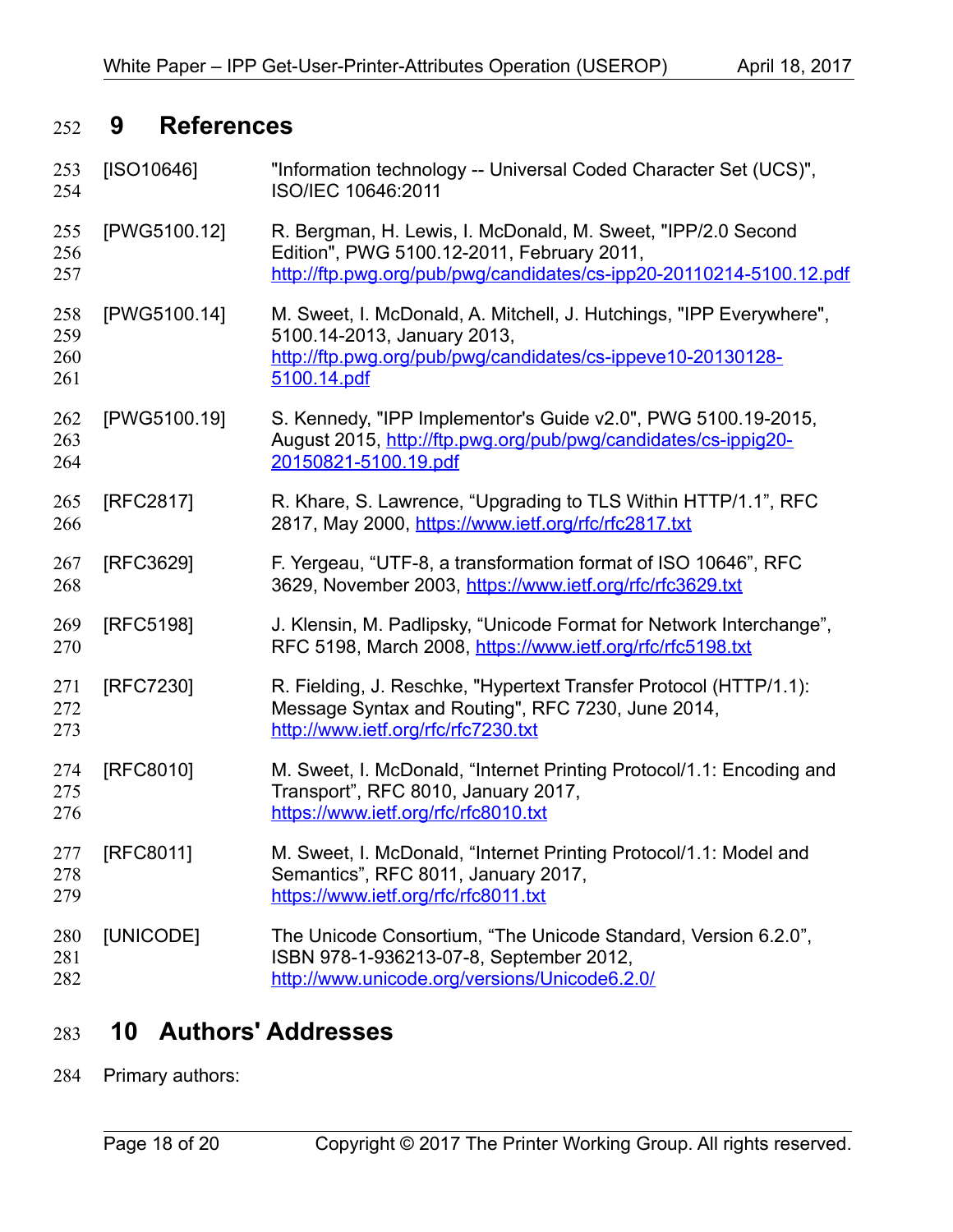- Smith Kennedy 285
- 11311 Chinden Blvd. MS 506 286
- Boise, ID 83714 287
- [smith.kennedy@hp.com](mailto:smith.kennedy@hp.com) 288

The authors would also like to thank the following individuals for their contributions to this standard: 289 290

- Turanga Leela Planet Express 291
- Zapp Brannigan Democratic Order of Planets 292